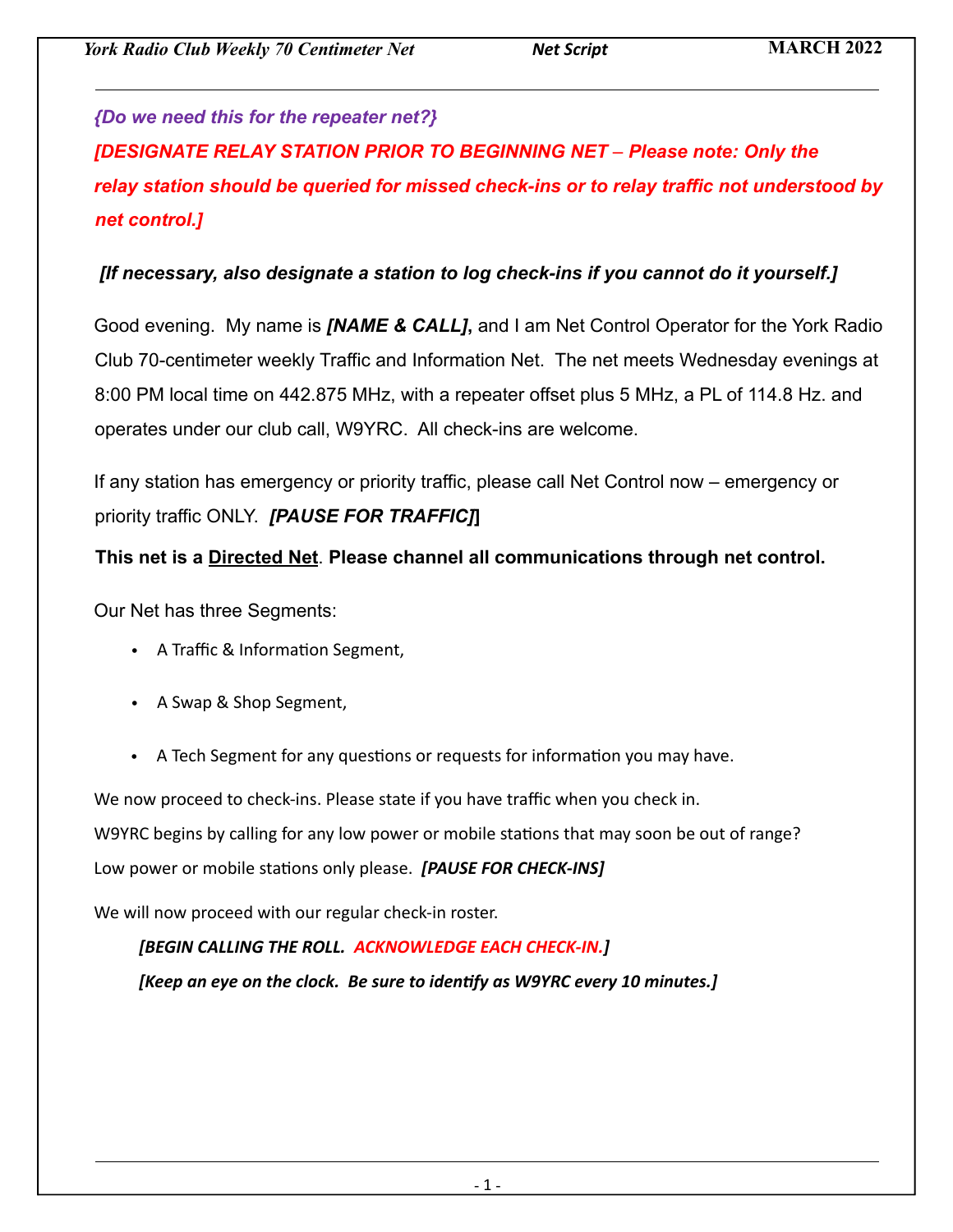#### *[AFTER COMPLETING THE ROLL:]*

W9YRC calls any regular check-ins wishing to check-in late. Please call Net Control now.

*[AFTER ANY RESPONSES, Query the relay station for possible missed check-ins from any of the above check-in segments.]*

W9YRC now calls any interested amateur radio operators. Those who check in regularly will be added to our regular roster. Please call net control now.

*[AFTER ANY RESPONSES, Query the relay station for possible missed check-ins from any of the above check-in segments.]*

Tonight, \_\_\_\_\_\_ people checked in to the net. *[Or call the station counting for you and ask the count.]*

*{Suggested rewording for the repeater net.}*

*[NOTE ABOUT TRAFFIC: ANY STATION THAT SOUNDS WEAK TO YOU WILL BE WEAK FOR EVERYONE. IF YOU DON'T COPY THE TRAFFIC, ASK THE STATION FOR A REPEAT, WITH INCREASED POWER IF AVAILABLE OR A BETTER LOCATION. ALSO, CHECK WITH THE RELAY STATION IN CASE THEY COPIED BETTER.]*

Proceeding to our Traffic Segment, W9YRC **calls** *[CALL THE FIRST ON THE LIST]*: please pass your traffic now. *[CONTINUE UNTIL ALL TRAFFIC HAS BEEN PASSED.]* 

Does anyone else have traffic to pass? *[WAIT FOR RESPONSE:]* 

Does anyone have anything for Swap and Shop? *[WAIT FOR RESPONSE:]*

Does anyone have questions or requests for information? *[WAIT FOR RESPONSE: Query the relay station for possible missed traffic, swap & shop, or requests]*

T[he York Radio Club meet](http://www.yorkradioclub.com/)s on the 3rd Friday of every month at 8:00 PM at the Community Bank of

Elmhurst, 330 West Butterfield Road in Elmhurst. Meetings are held in the 2nd floor Community